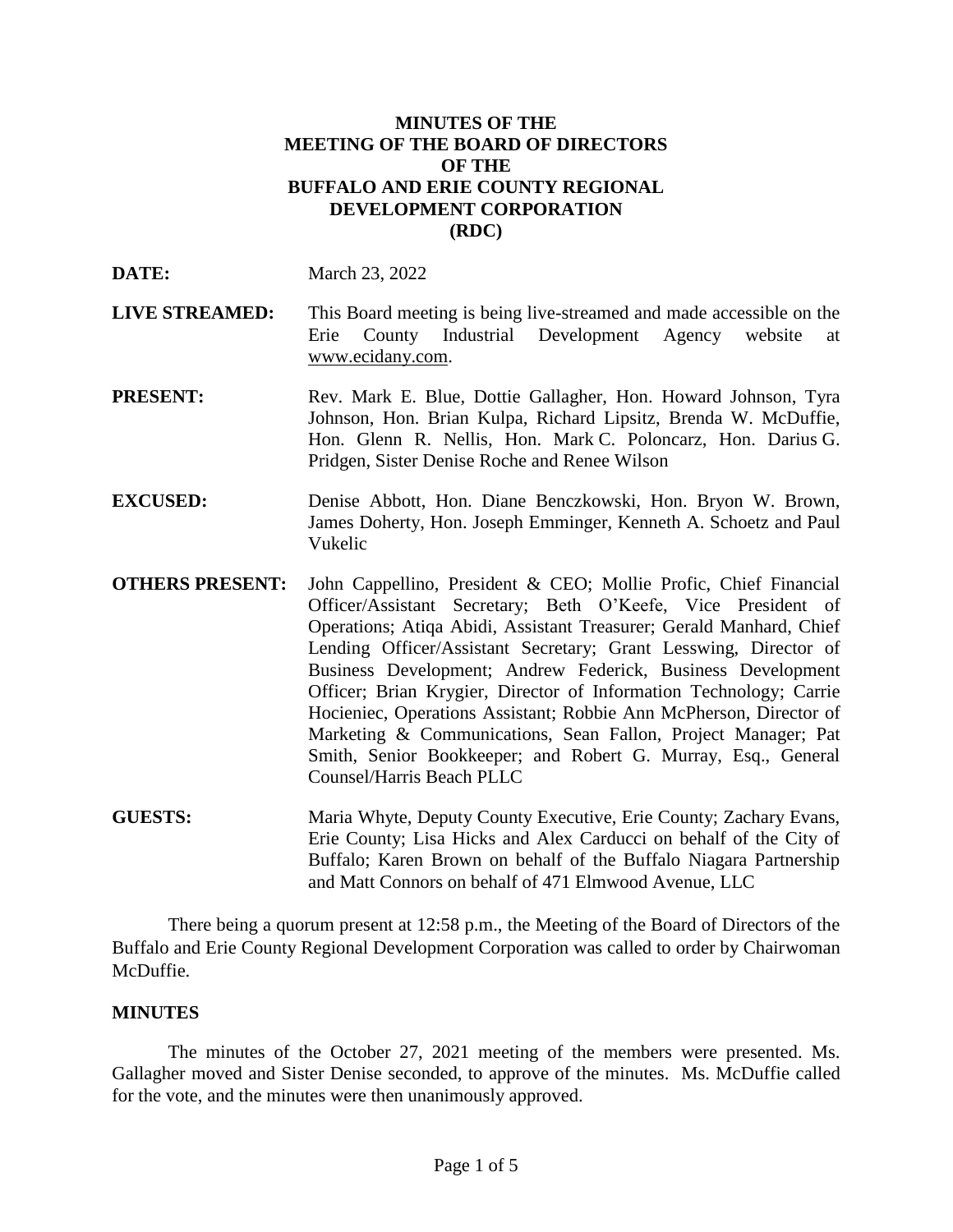### **REPORTS/ACTION ITEMS/INFORMATION ITEMS**

Audited Financial Statements. Ms. Profic provided the draft 2021 audited financial statements and report to the Board, which documents the auditors' required communications, a summary of accounting estimates made within the financials, some recently issued accounting standards, and the management letter noting no significant deficiencies or material weaknesses. Ms. Profic mentioned an unmodified opinion was issued on the statements. The most significant estimate for RDC is the allowance for uncollectible accounts. As a special-purpose government engaged in business-type activities, the RDC's financial statements are prepared based on Governmental Accounting Standards and include a Management's Discussion and Analysis section which provides a condensed overview of the statements. The statements of net position (balance sheets), show total assets of \$22M at December 31, 2021, an increase of \$4.7M (27%) from 2020. Loans receivable increased \$3.5M due to 33 loans closed in 2021 and principal repayments. The statements of revenues, expenses, and changes in net position (income statements) show a \$4.7M increase in net position for the year. Operating revenues of \$447,000 were up from \$388,000 in 2020, due to the expiration of deferral periods granted in 2020. Operating expenses increased from \$541,000 in 2020 to \$823,000 in 2021, due to an increase in loan loss expense in 2021. There were no loan write-offs in 2021, however we did establish a 10% reserve on the CARES Act RLF portfolio, as there is not yet any repayment history. Once payments become due, we should be able to specifically identify any loans that require reserve. Grant contributions of \$5.1M represent the CARES Act RLF grant funds passed through ECIDA. The cash flows statements detail the changes in cash balances from year to year. The remainder of the financials are the notes, supplementary information, and the Schedule of Expenditures of Federal Awards. Since the Federal interest in the legacy (original) RLF was released effective October 1, 2021, nine months of Federal expenditures under that program were included for single audit purposes. Going forward, only the CARES Act RLF will require a single audit. There were no findings or questioned costs noted as a result of the Single Audit. These drafts were reviewed and discussed in detail with the Finance & Audit Committee on March 16, and they recommended approval to the Board. We will continue to work with Freed Maxick to file IRS Form 990 and the Data Collection Form.

Mr. Nellis moved and Mr. Johnson seconded to approve of the 2021 Audited Financial Statements. Ms. McDuffie then called for the vote and the 2021 Audited Financial Statements were unanimously approved.

2021 Investment Report. This report is required by Public Authorities Law and includes RDC's investment guidelines, the results of our annual audit, and detail of investment income and fees for the year. One note is that this is in draft form pending the date of the auditor's report. Investment income of \$2,600 was earned on these accounts during 2021, and no fees were paid. This report was reviewed by the Finance & Audit Committee at their March 16 meeting and recommended to the Board for approval.

Mr. Nellis moved and Mr. Johnson seconded to approve of the 2021 Investment Report. Ms. McDuffie then called for the vote and the 2021 Investment Report was unanimously approved.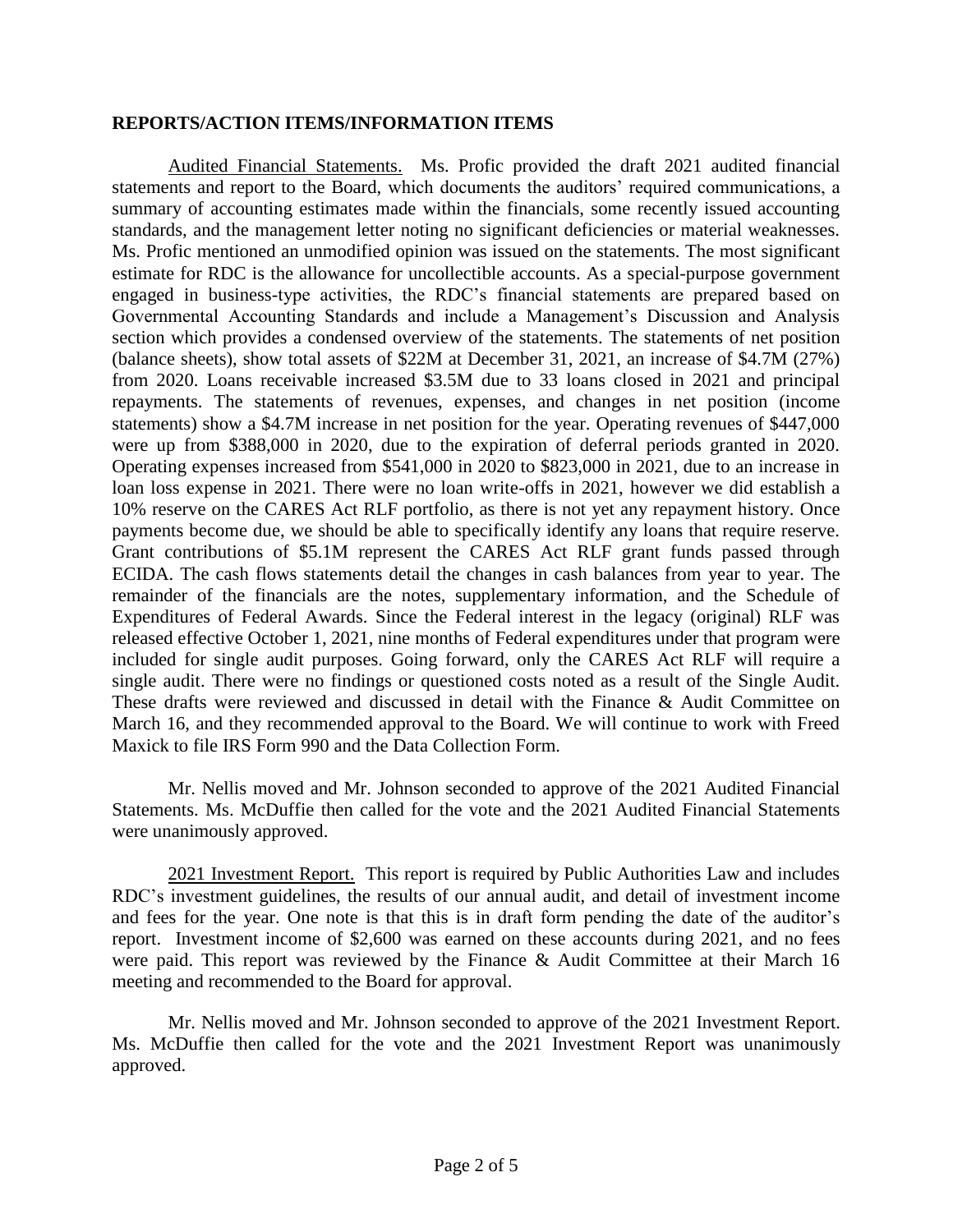Approval of Board Certification of RLF Plan CARES Act. Mr. Manhard discussed this matter with members.

Mr. Lipsitz moved and Mr. Poloncarz seconded to certify CARES ACT RLF is being operated consistent with the LAP. Ms. McDuffie then called for the vote and the following resolution was unanimously approved.

RESOLUTION OF THE BUFFALO AND ERIE COUNTY REGIONAL DEVELOPMENT CORPORATION (THE "RLF LOAN BOARD" OR "RDC") IN CONNECTION WITH AN ANNUAL CERTIFICATION TO BE MADE UNDER THE STANDARD TERMS AND CONDITIONS AND ADMINISTRATIVE MANUAL REQUIREMENTS OF THE FEDERAL ECONOMIC DEVELOPMENT ADMINISTRATION

# **REVIEW AND ADOPTION OF POLICIES, REPORTS AND COMMITTEE CHARTERS.**

2021 Mission Statement, Performance Measures and Results. Ms. O'Keefe reviewed the 2021 Mission Statement and related results. Mr. Johnson moved and Mr. Lipsitz seconded to approve of the 2021 Mission Statement and results. Ms. McDuffie called for the vote and the 2021 Mission Statement and results were unanimously approved.

2022 Mission Statement and Performance Measures. Ms. O'Keefe reviewed the 2022 Mission Statement. Mr. Johnson moved and Mr. Lipsitz seconded to approve of the 2022 Mission Statement. Ms. McDuffie called for the vote and the 2022 Mission Statement and Performance Measures were unanimously approved.

2021 Public Authorities Report. Ms. Profic noted that as a Public Authority of the State of New York, ECIDA and its affiliates are required to comply with the NYS Public Authorities Law and submit a comprehensive annual report including information on several topics. Several of the items are covered by other documents, like the operations and accomplishments and financial statements, which are noted throughout the document. The Mission Statement  $\&$ Performance Measurements are updated each year with actual results (and was just reviewed) and is part of this report. Many of the items included are standard from year to year and are also approved or re-adopted by the Board annually. Section 13 was updated for 2021 to include the work underway at ILDC-owned properties, ECIDA's COVID-19 PPE grant program and the loans made under the recently established CARES Act revolving loan fund. Attachments include outstanding bond information, salary & benefit information, projects undertaken by each entity, our Property Report, Board Member attendance, and the Procurement Reports for each entity. Once approved, Mr. Cappellino and Ms. Profic will sign the certification and the report will be posted to our website. This report was provided to the Governance Committee for review and reviewed by the Finance & Audit Committee at their meeting on March 16 and has been recommended to the Board for approval.

Mr. Johnson moved and Mr. Lipsitz seconded to approve of the 2021 Public Authorities Report. Ms. McDuffie called for the vote and the 2021 Public Authorities Report was unanimously approved.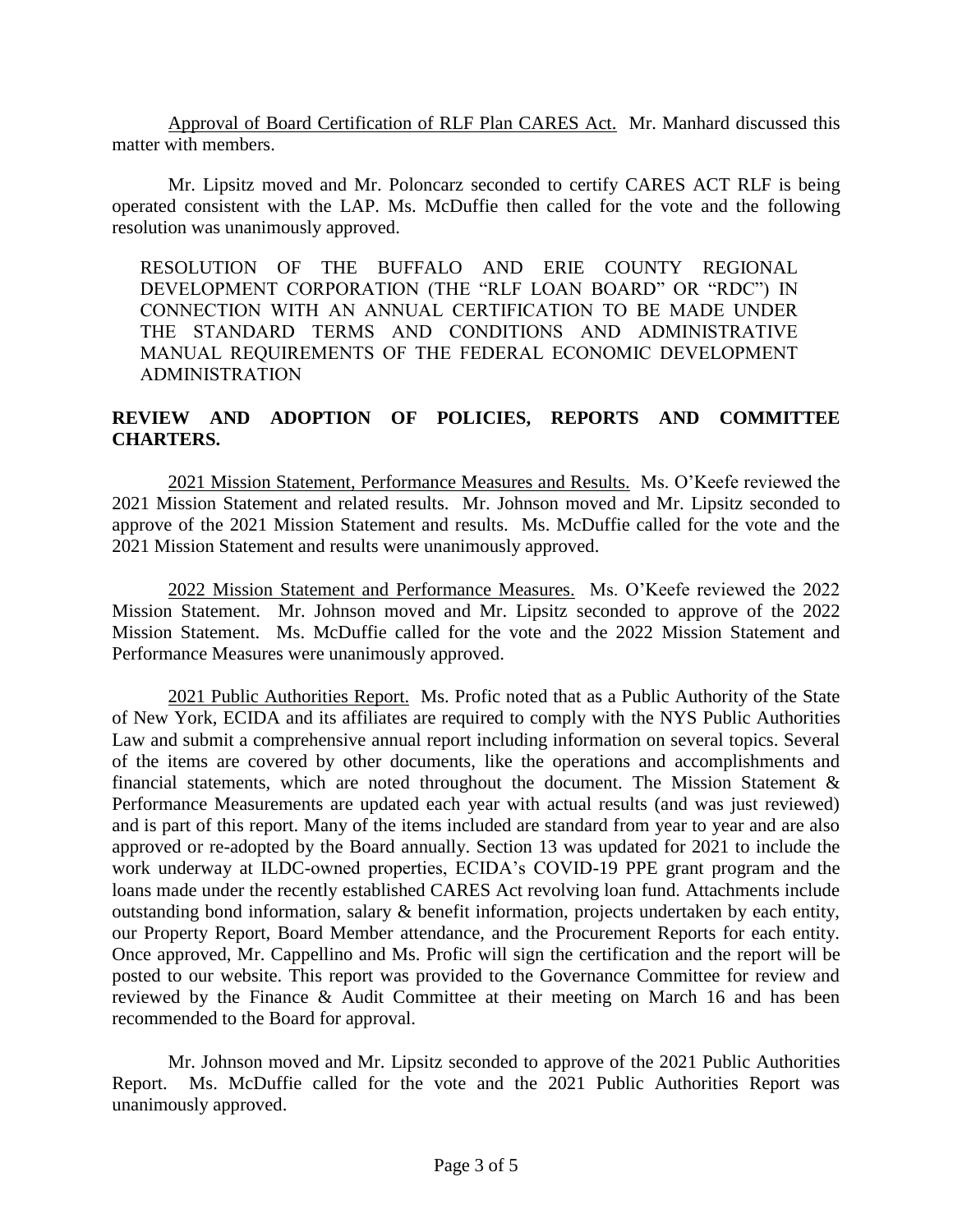## **RE-ADOPT POLICIES AND CHARTERS**

Ms. McDuffie noted that Items 5-20 on the agenda were reviewed by counsel, the Board Committees recommended no changes, and as such, the staff recommends that the policies and charters items numbered 5-20 be approved without any changes. Mr. Lipsitz moved and Ms. Gallagher seconded to approve of the various polices and charters as itemized below. Ms. McDuffie called for the vote and the following policies and charters were then unanimously approved:

- Board Member Compensation, Reimbursement & Attendance Policy
- Code of Ethics & Conflict of Interest Policy
- Corporate Credit Card Policy
- Defense & Indemnification Policy
- Employee Compensation Program
- Finance & Audit Committee Charter
- Governance Committee Charter
- Investment & Deposit Policy
- Procurement Policy
- Property Disposition Guidelines
- Real Property Acquisition Policy
- Sexual Harassment Policy
- Statement of Duties & Responsibilities of the Board of Directors
- Statement of the Competencies & Personal Attributes Required by Board Members
- Travel, Conferences, Meals & Entertainment Policy
- Whistleblower Policy and Procedures

Financial Report. Ms. Profic presented the February 2022 financial report, noting that the balance sheet shows that the RDC ended the month with total assets of \$22.1M, consisting of cash and loans receivable. Liabilities reflect amounts due to ECIDA for 2021 costs (paid in March) and net assets are \$21.8M. The February income statement shows \$35,000 of revenue, mostly loan interest income, and \$26,000 of expenses, netting to income of \$9,000 in February. The year-to-date income statement shows revenues of \$73,000 and \$56,000 of expenses, for net income of \$18,000 through the first two months of the year. Ms. McDuffie directed that the report be received and filed.

Finance & Audit Committee Update. Ms. Profic reviewed the memo summarizing the joint Finance & Audit Committee meeting held on March 16. Our auditors from Freed Maxick presented the draft 2021 audited financial statements. The three main points of the presentation were an unmodified (clean) opinion on the financial statements, there were no uncorrected audit adjustments, and there were no material weaknesses or significant deficiencies noted (no management letter comments). The Committee also reviewed and recommend the following for approval: 2021 Public Authorities Report, 2021 Investment Reports, Investment & Deposit Policy, Committee Charter, Committee Self-Evaluation, Management's Assessment of the Effectiveness of Internal Controls, and Corporate Credit Card Policy with no suggested changes.